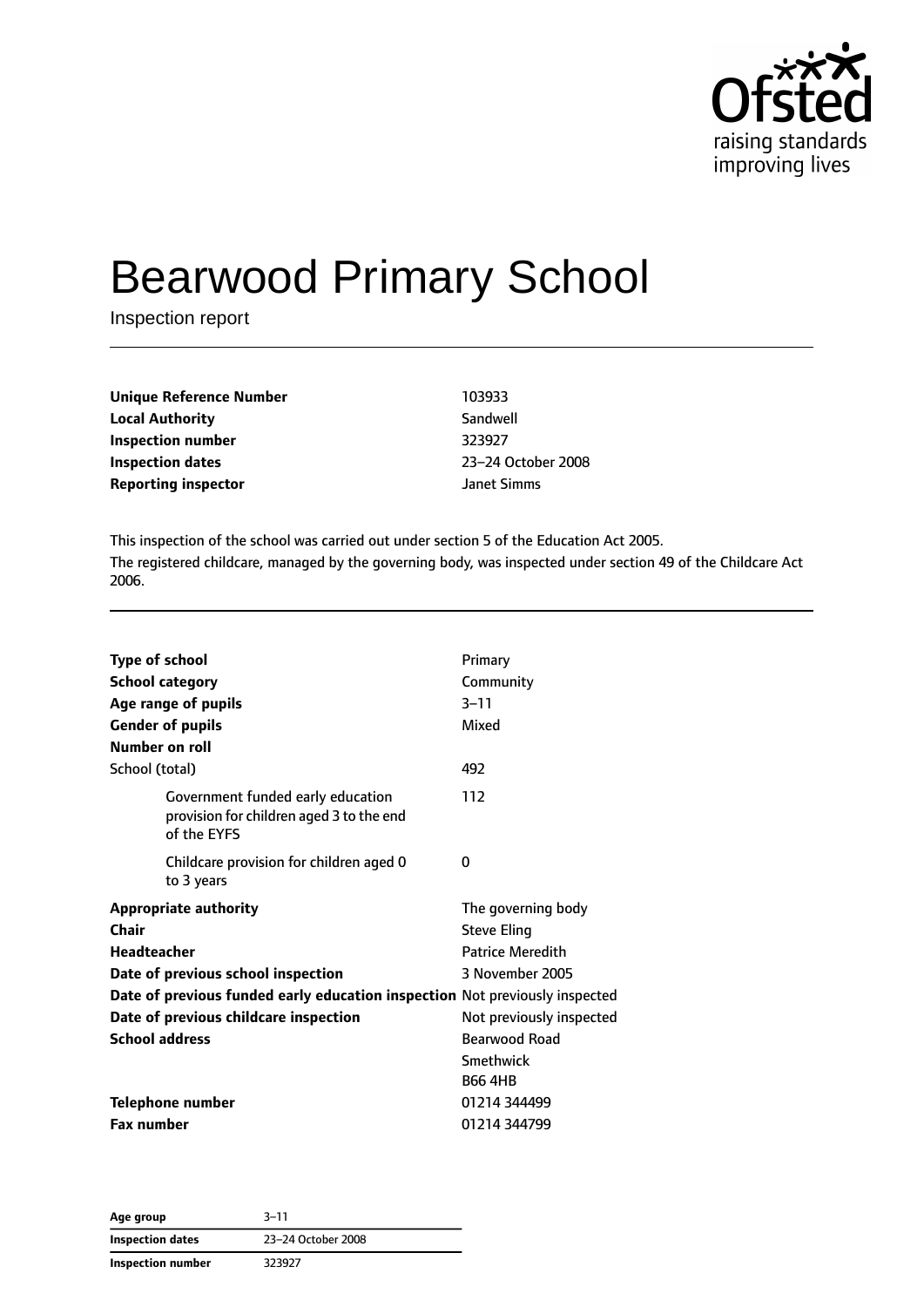.

<sup>©</sup> Crown copyright 2008

Website: www.ofsted.gov.uk

This document may be reproduced in whole or in part for non-commercial educational purposes, provided that the information quoted is reproduced without adaptation and the source and date of publication are stated.

Further copies of this report are obtainable from the school. Under the Education Act 2005, the school must provide a copy of this report free of charge to certain categories of people. A charge not exceeding the full cost of reproduction may be made for any other copies supplied.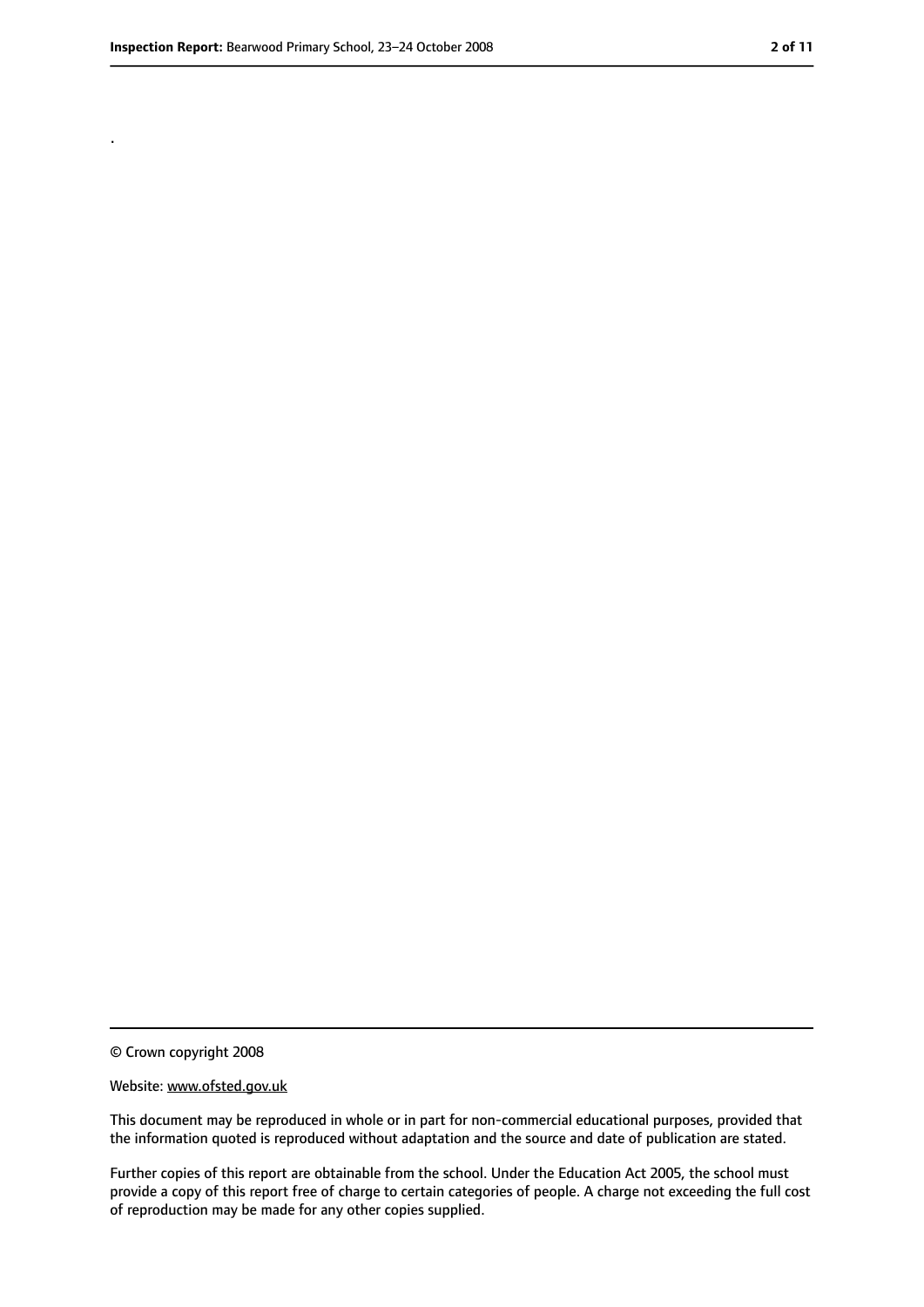### **Introduction**

The inspection was carried out by three Additional Inspectors.

#### **Description of the school**

Located in the centre of Smethwick, this large, two-form entry, urban primary school serves an area of high socio-economic deprivation. The percentage of pupils from minority ethnic backgrounds is significantly higher than usual. Over half the pupils come from homes where English is not the first language. The proportion of younger pupils who come from the Pakistani community has increased significantly of late, but across the school, the range of languages and ethnic backgrounds represented is very wide. The number of pupils entering and leaving the school part-way through their primary education is much higher than usual. A high proportion of staff are new to the school this year. At the time of inspection, an acting headteacher and interim management team were in post, pending the appointment of a new headteacher. The school holds the ICT Mark, a Healthy Schools Gold award and the Active Mark. The Early Years Foundation Stage (EYFS) includes both Nursery and Reception Years.

#### **Key for inspection grades**

| Grade 1 | Outstanding  |
|---------|--------------|
| Grade 2 | Good         |
| Grade 3 | Satisfactory |
| Grade 4 | Inadequate   |
|         |              |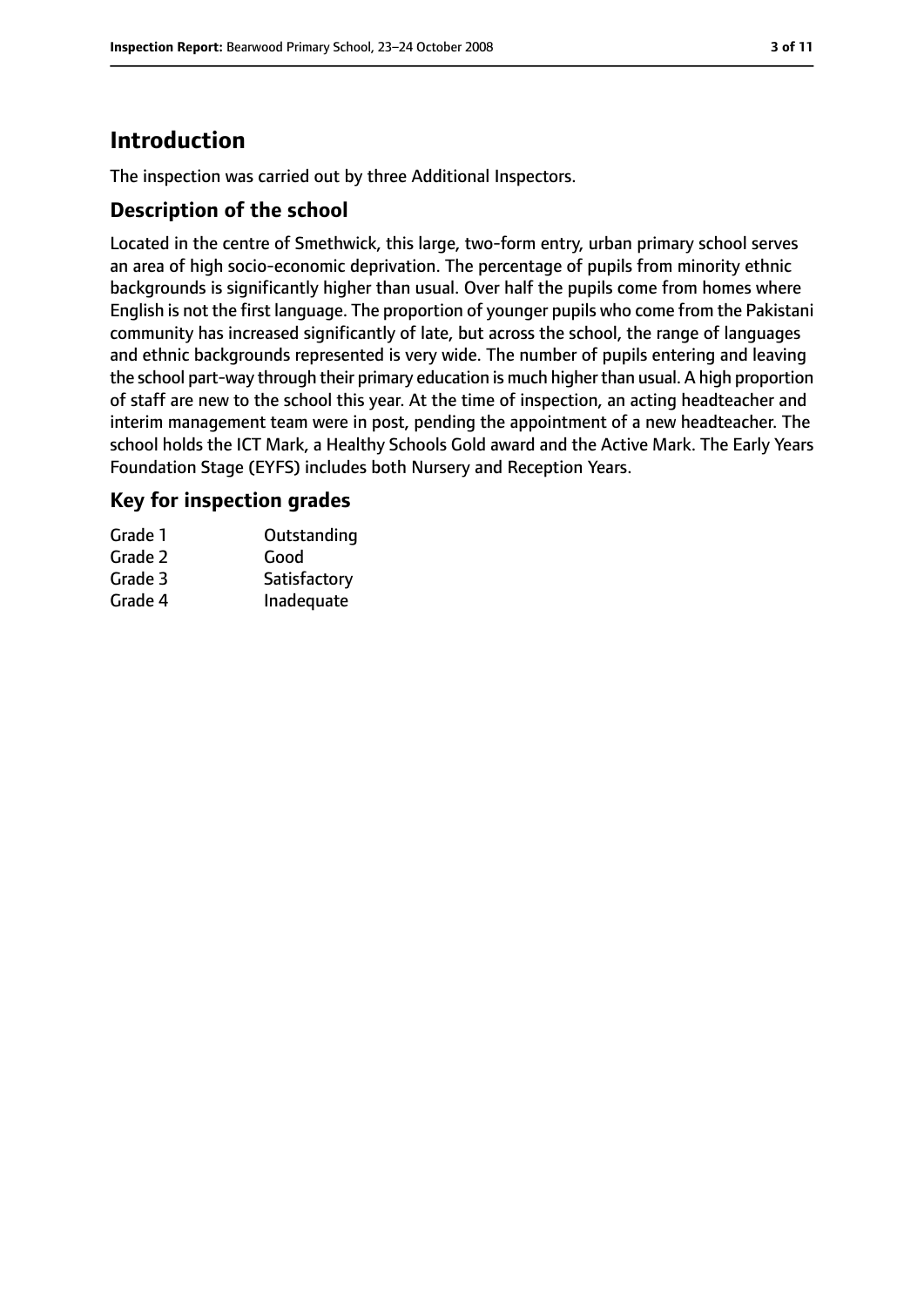### **Overall effectiveness of the school**

#### **Grade: 2**

This is a good school. Pupils strongly confirm inspection findings that 'learning is fun' here. From the very start of their schooling, pupils from a wide range of backgrounds behave well, working and playing happily together in an extremely harmonious, friendly atmosphere. They make good progress in their academic studies and in personal and social skills, welcoming newcomers and visitors with friendly, open confidence. Their social, moral, spiritual and cultural development is excellent. The school has improved significantly, particularly during this academic year, when the recent hard work of the acting headteacher, the staff team, governors and school advisors has begun to show good results.

From a satisfactory position at its last inspection, the school has moved forward to become a good school in all its aspects. Teaching and learning, for instance, are now good, with some previously unsatisfactory practice eliminated as a result of close monitoring and subsequent action. Highly effective recruitment procedures have resulted in very discerning new appointments, and there is now a buzz of enthusiasm among staff as they see pupils' progress improve. While there remain some gaps in learning as a result of previous weaker teaching, staff now identify these swiftly through good assessment and tracking, intervening quickly with modified teaching to rectify shortfalls. Senior staff know the school well, but have been so 'close to the action' that evaluation of recent improvements is somewhat modest. Good leadership and management have identified accurately areas that require improvement. These include the need to challenge more able pupils consistently well across the school, building on the good practice which exists in Year 6 and more recently in the Nursery.

Provision and outcomes in EYFS are good. From well below the age-related expectations when they enter the school, pupils make good progress to Year 6, so standards in English, mathematics, science and other subjects are average by the time they leave. Standards in writing are weaker than in other subjects, despite a strong teaching focus on this area, and school analysis has properly identified negative attitudes towards writing amongst boys. A new scheme designed to improve this motivation is being implemented across the school, but it is too early to evaluate its impact.

A good, well-balanced curriculum engages pupils' interests, and active participation in a good range of enrichment opportunities extends their experience well. These include many interesting visits, including some overseas. Safeguarding is effective and strong pastoral care and well directed support for vulnerable pupils, including those with English as an additional language (EAL) or learning difficulties, makes them feel physically and psychologically safe and secure in school. The whole environment stimulates learning well. Significant improvements to the school's academic guidance procedures place individual pupils at the very centre of learning, drawing them successfully into a dialogue with staff about progress towards their targets. While this practice is excellent in some areas of the school, it is not consistent, and the school recognises the need for further development.

#### **Effectiveness of the Early Years Foundation Stage**

#### **Grade: 2**

Many children begin school with exceptionally low levels of skill and little or no English. They get an excellent start in the Nursery, quickly developing language and other skills which enable them to make good progress to the end of Reception. Personal and social development is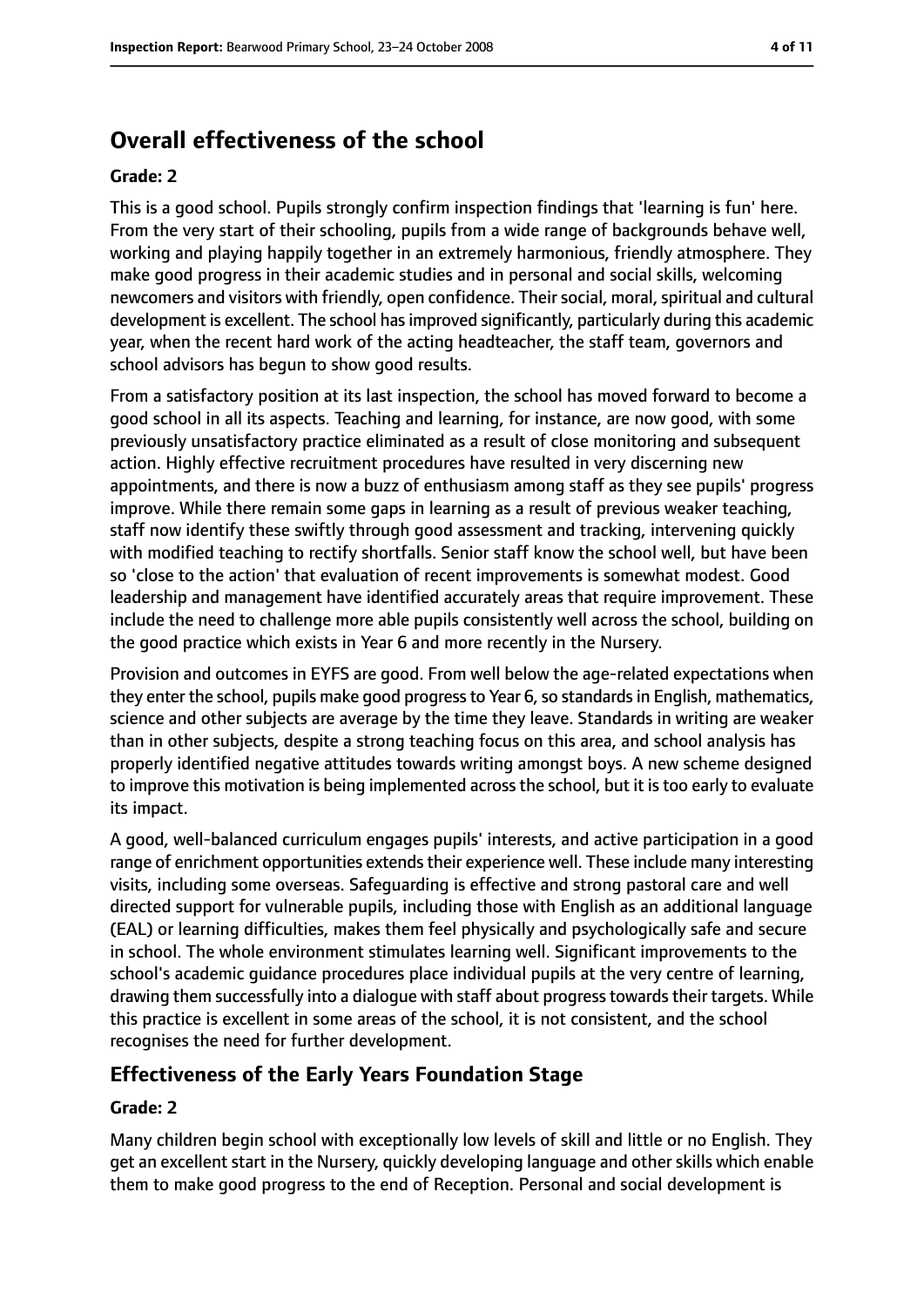outstanding, so when they enter Year 1, although many skill levels remain below age-related expectations, children have highly positive attitudes towards learning and work together exceptionally well. Children develop good levels of independence because they have many opportunities to choose between a wide range of activities, deciding things for themselves. Every day they can choose to work indoors or outside, and are keen to explain their choice of venue and activity. They can select when to take their fruit snacks and where they settle to eat them, and on 'Funky Fridays' they can choose to work in Reception or Nursery. Staff place strong emphasis on keeping children safe, so learners understand hazards such as using matches to light their Diwa candle, for instance.

Adults work well as a team, using thorough procedures to assess children's needs. Information gathered is used very carefully as the basis for planning tasks. Work therefore interests and challenges children to ensure they progress well in all areas of learning. Parents are actively involved, particularly in how they can support learning at home and some give useful help in the classroom. Good management of the EYFS includes accurate identification of strengths and priorities for development and governors have a keen understanding of this phase in the school.

#### **What the school should do to improve further**

- Improve achievement in, and attitudes towards writing, particularly amongst boys.
- Improve teachers' planning in all years to challenge more able pupils towards higher levels of independence.
- In all classes, strengthen pupils' understanding of their targets and how to achieve them.

### **Achievement and standards**

#### **Grade: 2**

Pupils achieve well throughout the school. Although standards remain below average at Year 2, by Year 6 attainment is average. Staff have worked hard to improve identified weaknesses in writing, though recent disappointing test results indicate that there is still work to be done. Current writing is better, influenced by a new teaching focus partly designed to foster more positive attitudes, and these are improving gradually. In most other areas, pupils are confident about their progress, and when they are older, are unusually well able to identify and describe how they can help to improve work for themselves. With improved teaching, higher standards are beginning to develop earlier on, resulting in more consistently solid foundations in all skills. Progress speeds up as language skills improve, particularly amongst pupils with English as an additional language. The high degree of commitment amongst the new staff team shows enthusiastic determination to improve learning further still.

### **Personal development and well-being**

#### **Grade: 2**

Personal development is good, and pupils develop excellent spiritual, moral, social and cultural understanding. They actively celebrate and understand the many different cultures inherent in school life. This includes, for instance, respectful engagement in assemblies and good awareness of artwork from different countries on display. Pupils love coming to school and most absence relates to community needs such as religious observance, or extended family visits abroad. Attendance is average, but the school works very hard to minimise the effects of such constraints on pupils' learning.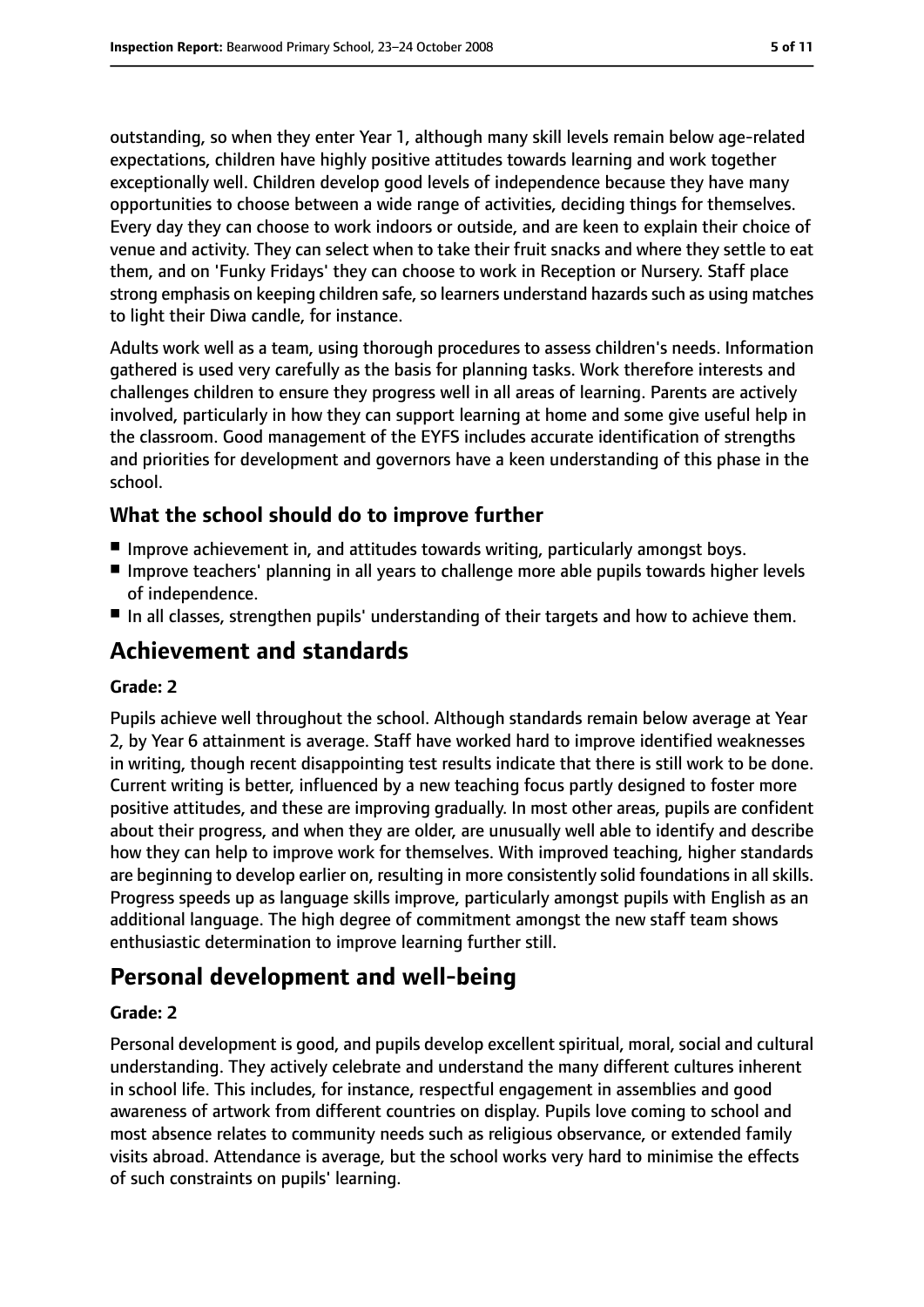Pupils actively participate in school life through the school council, gladly seizing many other opportunities to take on responsibilities. They understand healthy eating and healthy lifestyles well. Pupils regard school as a secure place, where they also learn how to keep themselves safe. In the event of bullying or racism they would know who to turn to, knowing that it would be resolved quickly and fairly.

A particular strength of the school is its outstanding contribution to community cohesion. Pupils and staff integrate very effectively with the local community and pupils value the ways in which the school prepares them for their future. Attitudes and behaviour are good, contributing well to good achievement, and pupils show mature consideration towards others.

## **Quality of provision**

#### **Teaching and learning**

#### **Grade: 2**

Teaching is good. Some examples of outstanding practice provide excellent models for other staff. Support and training have resolved most previous shortcomings, so most lessons are stimulating and engaging, creating interest, enjoyment and 'fun', to quote pupils' own description. Progress is enriched through learning from other pupils, because they work sensitively and cooperatively together from the earliest age.

Work is well planned to match most pupils' needs, with highly skilled support staff effectively deployed to help where required. While there is good practice in planning to challenge more able pupils, particularly in English, the school recognises that this does not always occur and is an area for improvement. Pupils' confident use of computers enhances learning significantly and staff make interesting use of interactive whiteboards. Good marking and feedback help pupils to understand how to improve their work, with older ones often engaged in lively, written dialogue with teachers as part of the assessment process. Pupils generally know their targets but more able ones are not always stretched sufficiently towards greater independence. Effective links with parents, particularly of younger pupils, create good involvement in children's learning, for example helping with interesting homework tasks in the Nursery.

#### **Curriculum and other activities**

#### **Grade: 2**

The good curriculum matches most pupils' needs effectively, including those whose home language is not English. However, planning to challenge more able pupils is inconsistent. Good support for those with learning difficulties and/or disabilities enables them to take part equally in both classroom and extra-curricular activity. A wide range of experience, including unusual enrichment such as ukulele lessons, contributes strongly to pupils' personal development. Parents value these popular clubs and a few are disappointed when they are oversubscribed. The school overcomes the limitations of a constricted, inner city location innovatively, through excellent use of its partners to increase the range of sports and physical education, for instance. These and other strong community links, such as a close, developing association with the Education Co-operative, help to overcome such difficulties well.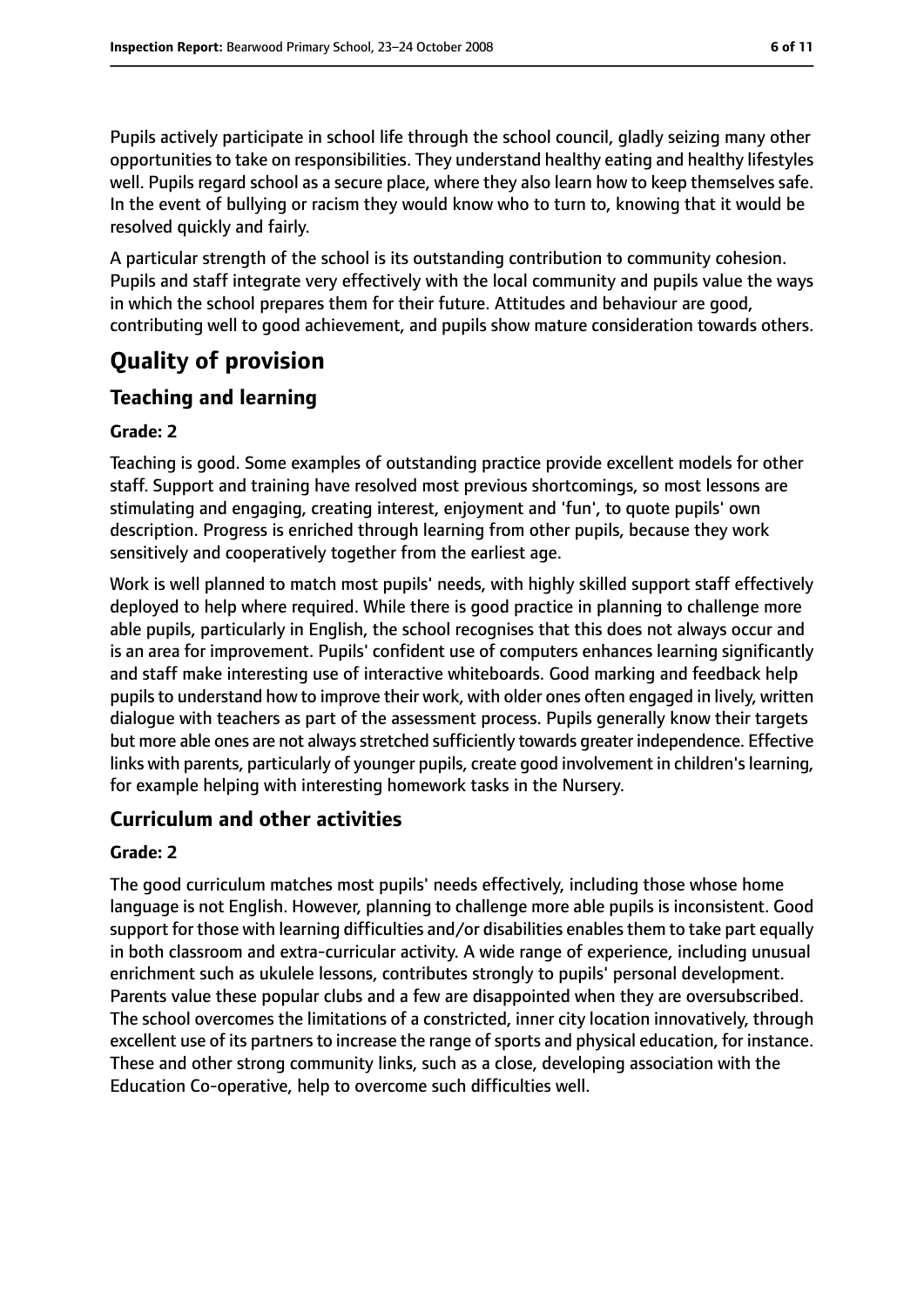#### **Care, guidance and support**

#### **Grade: 2**

Pastoral care is good, with strong safeguarding procedures in place. Detailed risk assessments for example, enable pupils to experience activities they would otherwise miss. Detailed monitoring of pupils' progress identifies where the school needs to intervene with support, and it provides for needs well. Academic guidance, while not fully consistent across the school, at its best provides a good example of teachers giving written evaluation and advice, with pupils frequently commenting on what they have done to progress as a result of this help.

#### **Leadership and management**

#### **Grade: 2**

The interim management team has taken strong, effective action to improve identified weaknesses. Clear educational leadership and direction underpin difficult decisions such as those that have improved teaching. Judicious budgeting has maximised the effectiveness of recent investment to improve EYFS accommodation and resources. The track record of improvement, together with new appointments and promotions, which have significantly strengthened middle leadership, demonstrates good capacity to improve the school further.

Good access to and presentation of data make information meaningful for staff and greatly assist decision-making. The school meets or exceeds its challenging targets. Governors support the school well, challenging managers with increasing effectiveness and wisdom. They have managed the task of appointing a new headteacher well, ensuring that the necessary temporary arrangements were successful.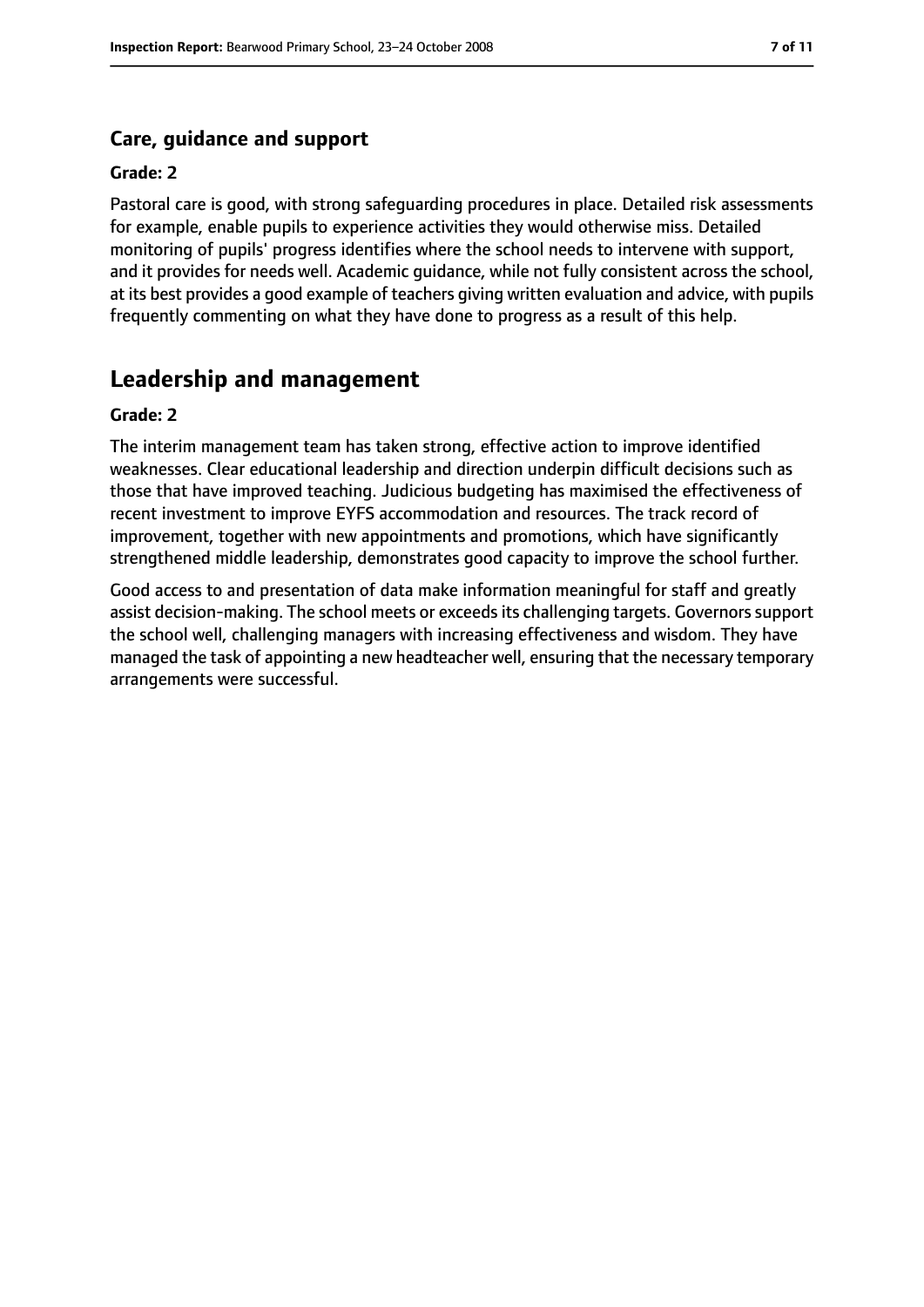**Any complaints about the inspection or the report should be made following the procedures set out in the guidance 'Complaints about school inspection', which is available from Ofsted's website: www.ofsted.gov.uk.**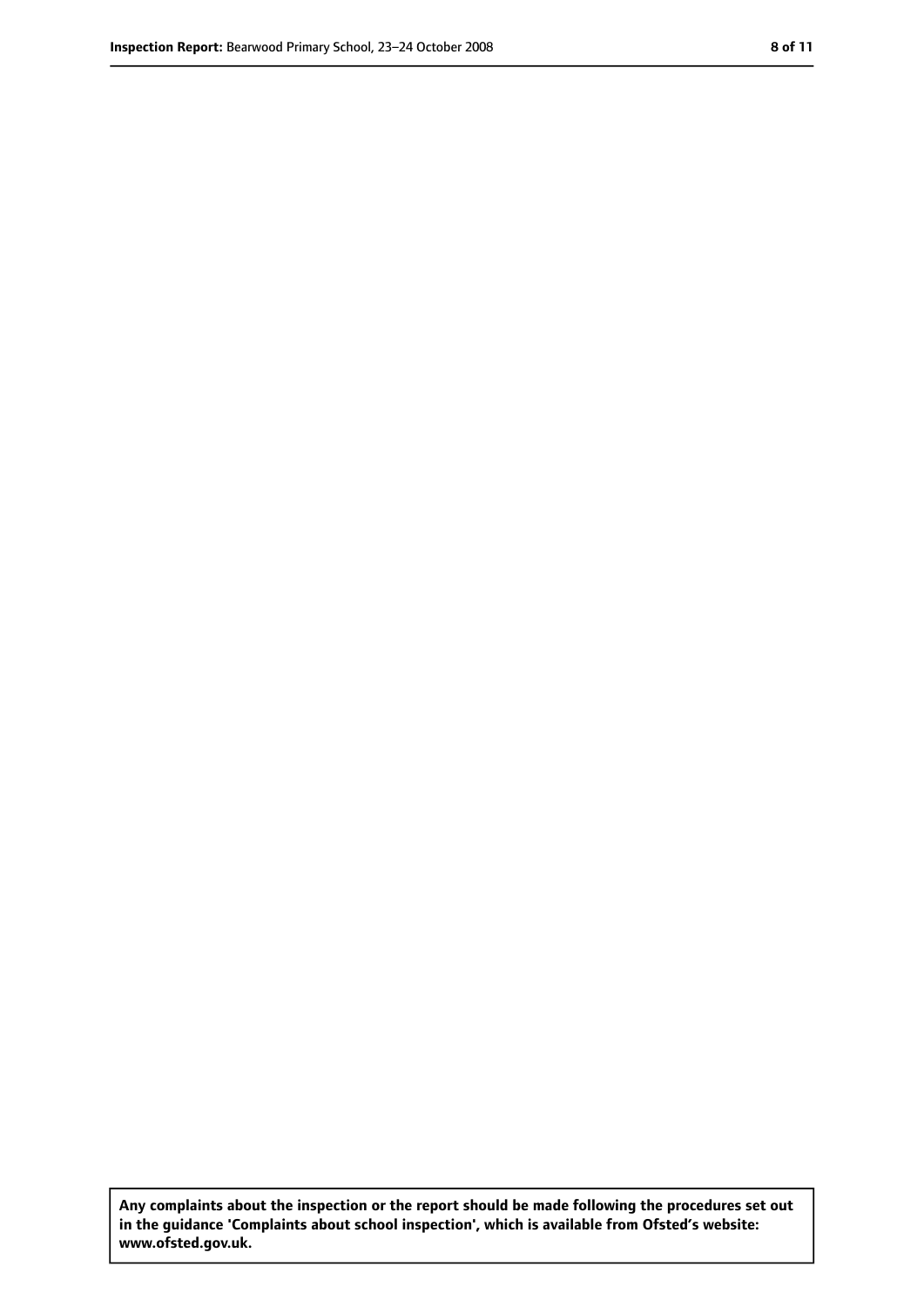### **Inspection judgements**

| Key to judgements: grade 1 is outstanding, grade 2 good, grade 3 satisfactory, and | <b>School</b>  |
|------------------------------------------------------------------------------------|----------------|
| arade 4 inadequate                                                                 | <b>Overall</b> |

#### **Overall effectiveness**

| How effective, efficient and inclusive is the provision of<br>education, integrated care and any extended services in meeting the<br>needs of learners? |     |
|---------------------------------------------------------------------------------------------------------------------------------------------------------|-----|
| Effective steps have been taken to promote improvement since the last<br>inspection                                                                     | Yes |
| How well does the school work in partnership with others to promote learners'<br>well being?                                                            |     |
| The capacity to make any necessary improvements                                                                                                         |     |

### **Effectiveness of the Early Years Foundation Stage**

| How effective is the provision in meeting the needs of children in the<br><b>EYFS?</b>       |  |
|----------------------------------------------------------------------------------------------|--|
| How well do children in the EYFS achieve?                                                    |  |
| How good are the overall personal development and well-being of the children<br>in the EYFS? |  |
| How effectively are children in the EYFS helped to learn and develop?                        |  |
| How effectively is the welfare of children in the EYFS promoted?                             |  |
| How effectively is provision in the EYFS led and managed?                                    |  |

#### **Achievement and standards**

| How well do learners achieve?                                                                               |  |
|-------------------------------------------------------------------------------------------------------------|--|
| The standards <sup>1</sup> reached by learners                                                              |  |
| How well learners make progress, taking account of any significant variations<br>between groups of learners |  |
| How well learners with learning difficulties and/or disabilities make progress                              |  |

#### **Annex A**

<sup>&</sup>lt;sup>1</sup>Grade 1 - Exceptionally and consistently high; Grade 2 - Generally above average with none significantly below average; Grade 3 - Broadly average to below average; Grade 4 - Exceptionally low.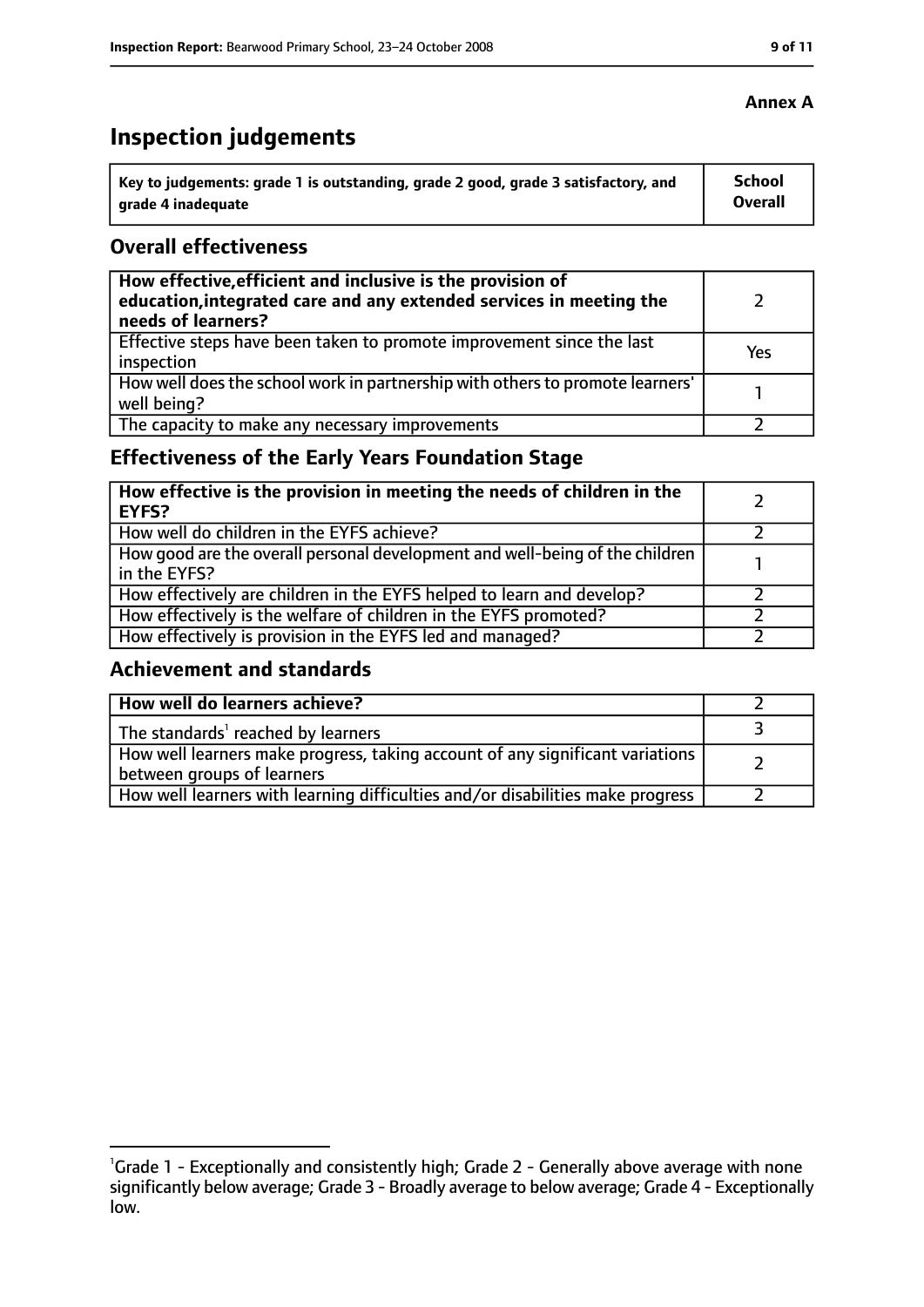### **Personal development and well-being**

| How good are the overall personal development and well-being of the<br>learners?                                 |  |
|------------------------------------------------------------------------------------------------------------------|--|
| The extent of learners' spiritual, moral, social and cultural development                                        |  |
| The extent to which learners adopt healthy lifestyles                                                            |  |
| The extent to which learners adopt safe practices                                                                |  |
| The extent to which learners enjoy their education                                                               |  |
| The attendance of learners                                                                                       |  |
| The behaviour of learners                                                                                        |  |
| The extent to which learners make a positive contribution to the community                                       |  |
| How well learners develop workplace and other skills that will contribute to<br>their future economic well-being |  |

### **The quality of provision**

| How effective are teaching and learning in meeting the full range of<br>learners' needs?              |  |
|-------------------------------------------------------------------------------------------------------|--|
| How well do the curriculum and other activities meet the range of needs and<br>interests of learners? |  |
| How well are learners cared for, quided and supported?                                                |  |

### **Leadership and management**

| How effective are leadership and management in raising achievement<br>and supporting all learners?                                              |     |
|-------------------------------------------------------------------------------------------------------------------------------------------------|-----|
| How effectively leaders and managers at all levels set clear direction leading<br>to improvement and promote high quality of care and education |     |
| How effectively leaders and managers use challenging targets to raise standards                                                                 |     |
| The effectiveness of the school's self-evaluation                                                                                               |     |
| How well equality of opportunity is promoted and discrimination eliminated                                                                      |     |
| How well does the school contribute to community cohesion?                                                                                      |     |
| How effectively and efficiently resources, including staff, are deployed to<br>achieve value for money                                          |     |
| The extent to which governors and other supervisory boards discharge their<br>responsibilities                                                  |     |
| Do procedures for safeguarding learners meet current government<br>requirements?                                                                | Yes |
| Does this school require special measures?                                                                                                      | No  |
| Does this school require a notice to improve?                                                                                                   | No  |